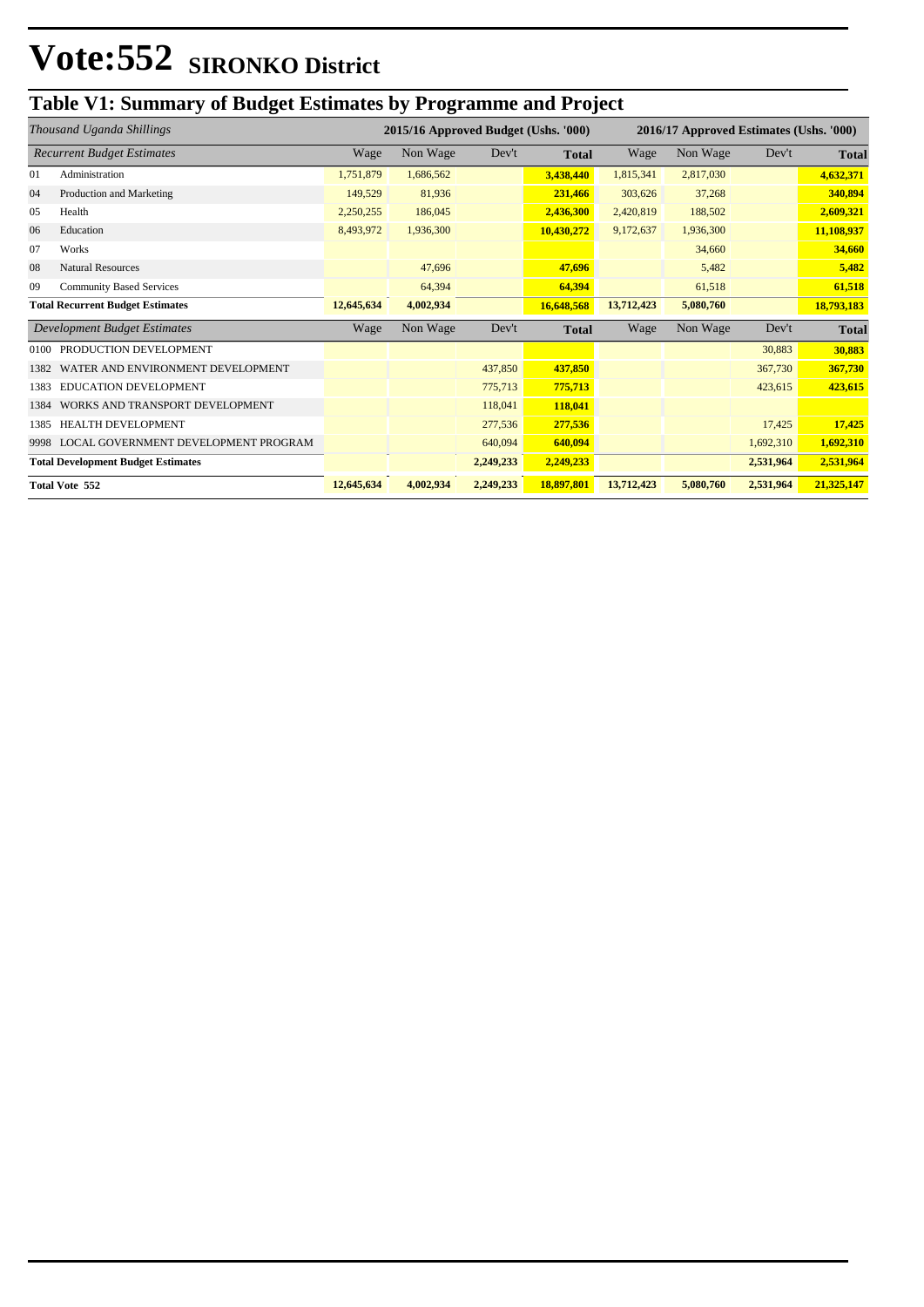### **Table V2: Summary of Budget Estimates by Sector and Item**

| Thousand Uganda Shillings   |                                                       | 2015/16 Approved Budget (Ushs. '000) | 2016/17 Approved Estimates (Ushs. '000) |            |
|-----------------------------|-------------------------------------------------------|--------------------------------------|-----------------------------------------|------------|
|                             |                                                       | <b>Total</b>                         |                                         | Total      |
| <b>Agriculture</b>          |                                                       | 231,466                              |                                         | 371,778    |
| 321466                      | Sector Conditional Grant (Wage)                       | 149,529                              |                                         | 303,626    |
| 321467                      | Sector Conditional Grant (Non-Wage)                   | 81,936                               |                                         | 37,268     |
| 321470                      | Sector Development Grant                              | $\overline{0}$                       |                                         | 30,883     |
|                             | <b>Works and Transport</b>                            | 118,041                              |                                         |            |
| 321470                      | Sector Development Grant                              | 118,041                              |                                         |            |
| <b>Education</b>            |                                                       | 11,205,985                           |                                         | 11,532,553 |
| 321466                      | Sector Conditional Grant (Wage)                       | 8,493,972                            |                                         | 9,172,637  |
| 321467                      | Sector Conditional Grant (Non-Wage)                   | 1,936,300                            |                                         | 1,936,300  |
| 321470                      | Sector Development Grant                              | 775,713                              |                                         | 223,615    |
| 321472                      | <b>Transitional Development Grant</b>                 | $\overline{0}$                       |                                         | 200,000    |
| Health                      |                                                       | 2,713,836                            |                                         | 2,626,746  |
| 321466                      | Sector Conditional Grant (Wage)                       | 2,250,255                            |                                         | 2,420,819  |
| 321467                      | Sector Conditional Grant (Non-Wage)                   | 186,045                              |                                         | 188,502    |
| 321470                      | Sector Development Grant                              | 277,536                              |                                         |            |
| 321472                      | <b>Transitional Development Grant</b>                 | $\overline{0}$                       |                                         | 17,425     |
|                             | <b>Water and Environment</b>                          | 485,546                              |                                         | 407,872    |
| 321467                      | Sector Conditional Grant (Non-Wage)                   | 47,696                               |                                         | 40,142     |
| 321470                      | Sector Development Grant                              | 437,850                              |                                         | 345,730    |
| 321472                      | <b>Transitional Development Grant</b>                 | $\overline{0}$                       |                                         | 22,000     |
|                             | <b>Social Development</b>                             | 64,394                               |                                         | 65,866     |
| 321467                      | Sector Conditional Grant (Non-Wage)                   | 64,394                               |                                         | 61,518     |
| 321472                      | <b>Transitional Development Grant</b>                 | $\overline{0}$                       |                                         | 4,348      |
|                             | <b>Public Sector Management</b>                       | 4,078,534                            |                                         | 6,320,333  |
| 212105                      | Pension for Local Governments                         | $\overline{0}$                       |                                         | 1,024,502  |
| 212107                      | Gratuity for Local Governments                        | $\overline{0}$                       |                                         | 615,454    |
| 321401                      | District Unconditional Grant (Non-Wage)               | 387,696                              |                                         | 736,654    |
| 321402                      | Urban Unconditional Grant (Non-Wage)                  | 148,023                              |                                         | 179,237    |
| 321403                      | District Discretionary Development Equalization Grant | 640,094                              |                                         | 1,564,450  |
| 321450                      | Urban Unconditional Grant (Wage)                      | 280,558                              |                                         | 299,625    |
| 321451                      | District Unconditional Grant (Wage)                   | 1,471,321                            |                                         | 1,515,716  |
| 321463                      | Urban Discretionary Development Equalization Grant    | $\overline{0}$                       |                                         | 93,512     |
| 321469                      | Support Services Conditional Grant (Non-Wage)         | 1,150,843                            |                                         |            |
| 321472                      | <b>Transitional Development Grant</b>                 | $\overline{0}$                       |                                         | 30,000     |
| 321608                      | General Public Service Pension Arrears (Budgeting)    | $\overline{0}$                       |                                         | 261,183    |
| <b>Grand Total Vote 552</b> |                                                       | 18,897,801                           |                                         | 21,325,147 |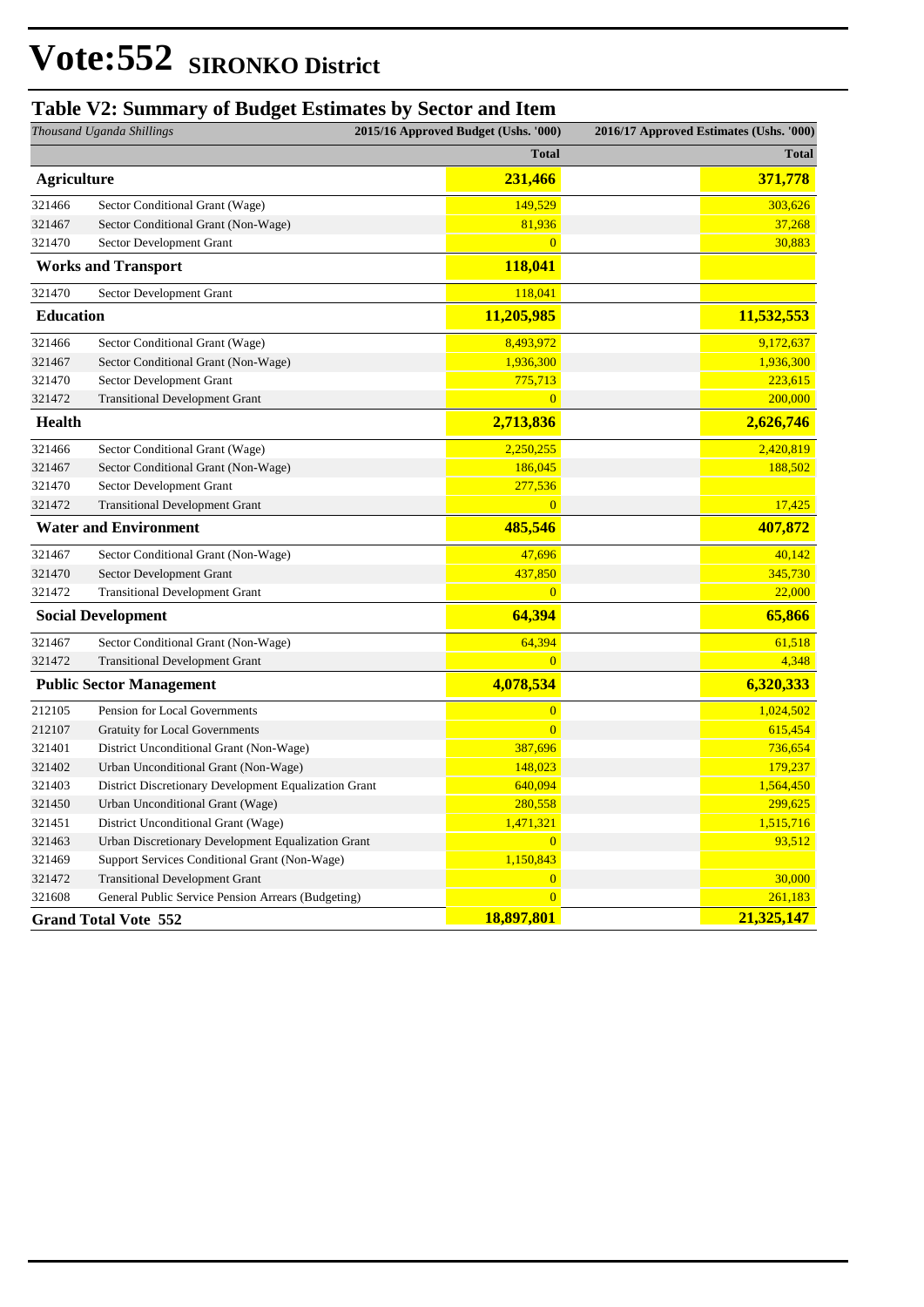### **Table V3: Summary of Detailed Budget Estimates by Program, Project and Item**

#### *Recurrent Budget Estimates*

| Programme 01 Administration                               |                                      |                                         |  |
|-----------------------------------------------------------|--------------------------------------|-----------------------------------------|--|
| Thousand Uganda Shillings                                 | 2015/16 Approved Budget (Ushs. '000) | 2016/17 Approved Estimates (Ushs. '000) |  |
| 212105 Pension for Local Governments                      | $\mathbf{0}$                         | 1,024,502                               |  |
| 212107 Gratuity for Local Governments                     | $\mathbf{0}$                         | 615,454                                 |  |
| 321401 District Unconditional Grant (Non-Wage)            | 387,696                              | 736,654                                 |  |
| 321402 Urban Unconditional Grant (Non-Wage)               | 148,023                              | 179,237                                 |  |
| o/w Budadiri TC                                           |                                      | 89,258                                  |  |
| o/w Sironko TC                                            |                                      | 89,979                                  |  |
| 321450 Urban Unconditional Grant (Wage)                   | 280,558                              | 299,625                                 |  |
| 321451 District Unconditional Grant (Wage)                | 1,471,321                            | 1,515,716                               |  |
| 321469 Support Services Conditional Grant (Non-Wage)      | 1,150,843                            | $\mathbf{0}$                            |  |
| 321608 General Public Service Pension Arrears (Budgeting) | $\mathbf{0}$                         | 261,183                                 |  |
| <b>Total Programme 01</b>                                 |                                      | 4,632,371                               |  |

#### **Programme 04 Production and Marketing**

| Thousand Uganda Shillings                  | 2015/16 Approved Budget (Ushs. '000) | 2016/17 Approved Estimates (Ushs. '000) |
|--------------------------------------------|--------------------------------------|-----------------------------------------|
| 321466 Sector Conditional Grant (Wage)     | 149.529                              | 303.626                                 |
| 321467 Sector Conditional Grant (Non-Wage) | 81,936                               | 37,268                                  |
| <b>Total Programme 04</b>                  | 231,466                              | 340,894                                 |

#### **Programme 05 Health**

| Thousand Uganda Shillings                  | 2015/16 Approved Budget (Ushs. '000) | 2016/17 Approved Estimates (Ushs. '000) |
|--------------------------------------------|--------------------------------------|-----------------------------------------|
| 321466 Sector Conditional Grant (Wage)     | 2,250,255                            | 2,420,819                               |
| 321467 Sector Conditional Grant (Non-Wage) | 186,045                              | 188.502                                 |
| o/w Primary Healthcare Services            |                                      | 188,502                                 |
| <b>Total Programme 05</b>                  | 2,436,300                            | 2,609,321                               |

#### **Programme 06 Education**

| Thousand Uganda Shillings                    | 2015/16 Approved Budget (Ushs. '000) | 2016/17 Approved Estimates (Ushs. '000) |
|----------------------------------------------|--------------------------------------|-----------------------------------------|
| 321466 Sector Conditional Grant (Wage)       | 8,493,972                            | 9,172,637                               |
| o/w Primary Teachers Salaries                |                                      | 7,645,130                               |
| o/w Secondary Teachers Salaries              |                                      | 1,527,507                               |
| 321467 Sector Conditional Grant (Non-Wage)   | 1,936,300                            | 1,936,300                               |
| o/w Primary Education & Education Management |                                      | 680,056                                 |
| o/w Secondary Education                      |                                      | 1,256,244                               |
| <b>Total Programme 06</b>                    | 10,430,272                           | 11,108,937                              |

### **Programme 07 Works** *Thousand Uganda Shillings* **2015/16 Approved Budget (Ushs. '000) 2016/17 Approved Estimates (Ushs. '000)** 321467 Sector Conditional Grant (Non-Wage) **0 34,660 Total Programme 07 34,660**

#### **Programme 08 Natural Resources** *Thousand Uganda Shillings* **2015/16 Approved Budget (Ushs. '000) 2016/17 Approved Estimates (Ushs. '000)**

|                                              | $= 0.26$ , $\pm 0.26$ , $\pm 0.04$ , $\pm 0.04$ , $\pm 0.04$ , $\pm 0.00$ , $\pm 0.00$ , $\pm 0.00$ , $\pm 0.00$ , $\pm 0.00$ , $\pm 0.00$ , $\pm 0.00$ , $\pm 0.00$ , $\pm 0.00$ , $\pm 0.00$ , $\pm 0.00$ , $\pm 0.00$ , $\pm 0.00$ , $\pm 0.00$ , $\pm 0.00$ , $\$ | $\frac{1}{200}$ |
|----------------------------------------------|-----------------------------------------------------------------------------------------------------------------------------------------------------------------------------------------------------------------------------------------------------------------------|-----------------|
| 321467 Sector Conditional Grant (Non-Wage)   | 47,696                                                                                                                                                                                                                                                                | 5.482           |
| <b>Total Programme 08</b>                    | 47,696                                                                                                                                                                                                                                                                | 5.482           |
| <b>Programme 09 Community Based Services</b> |                                                                                                                                                                                                                                                                       |                 |

### *Thousand Uganda Shillings* **2015/16 Approved Budget (Ushs. '000) 2016/17 Approved Estimates (Ushs. '000)** 321467 Sector Conditional Grant (Non-Wage) **64,394 61,518 Total Programme 09 64,394 64,394 64,394 64,394 64,394 64,394 64,394 61,518**

*Development Budget Estimates*